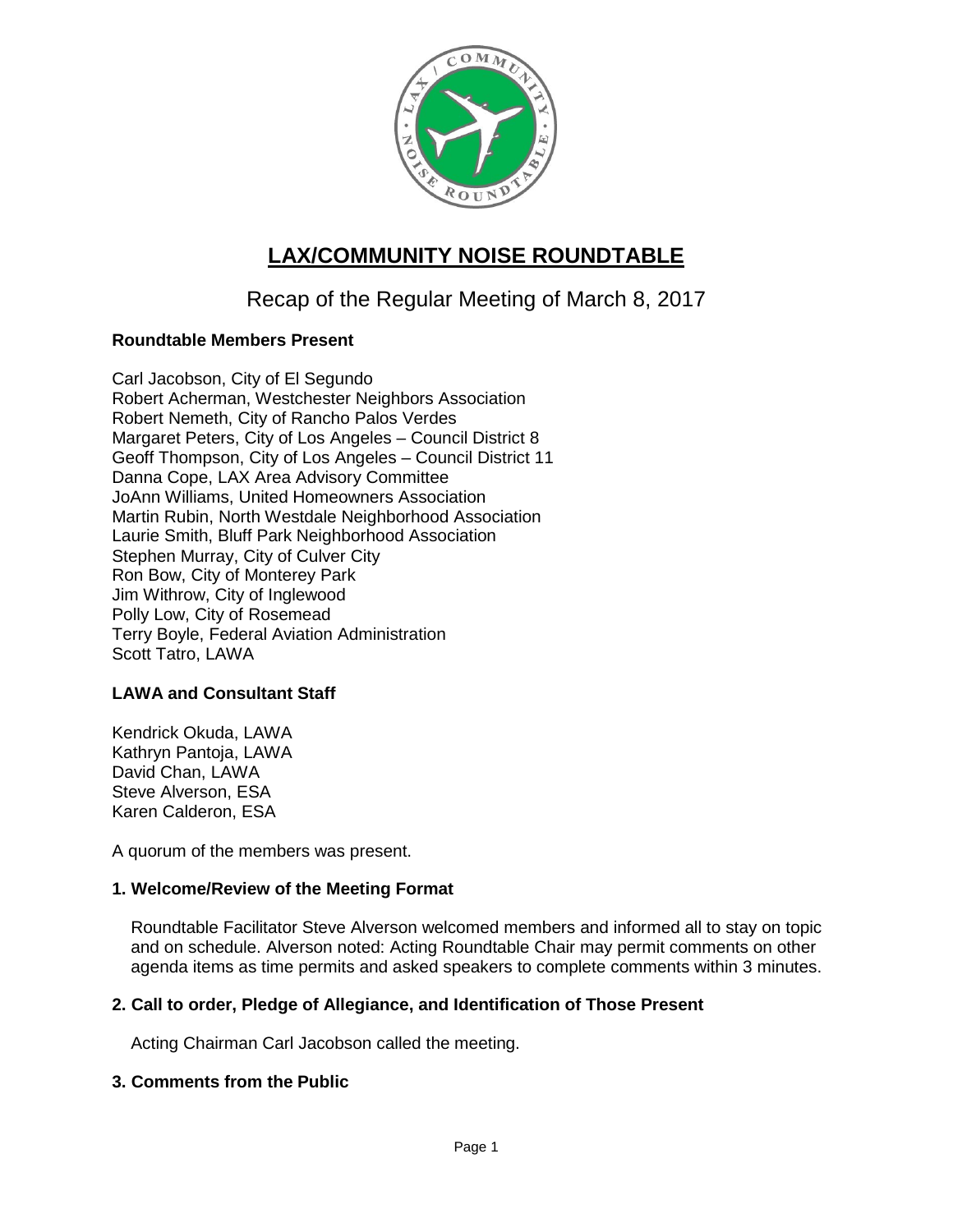A resident of Santa Monica indicated that he analyzed flight data using a small sample near the Santa Monica VOR and found an increase in operations, late night flights, and aircraft flying at lower altitudes.

### **4. Consideration of United Homeowners Association's Request for Reappointment in Roundtable Membership**

LAWA staff member David Chan presented the request for Roundtable membership reappointment of United Homeowners Association (UHA) for consideration. Member Cope's motion to reappoint and confirm the UHA membership was seconded by Member Withrow, and unanimously approved by the Roundtable.

## **5. Consideration of Supporting H.R. 598 Airplane Impacts Mitigation Act of 2017**

Facilitator Steve Alverson reviewed the Airplane Impacts Mitigation Act of 2017 (H.R. 598), a bill that directs the FAA to conduct a study of health impacts of airplane flights on affected residents in certain metropolitan areas such as Boston, Chicago, New York, the Northern California Metroplex region, Phoenix, and up to three additional cities.

Mr. Alverson recommended that the Roundtable send a letter to Transportation and Infrastructure Committee Chairman Schuster with copies to the Committee Members and the 18 co-sponsors, supporting the bill's passage and requesting that the bill include the Los Angeles Region as one of the three additional areas in the study. He also recommended that if the bill passes, the Roundtable send a letter to FAA Administrator Michael P. Huerta requesting that the Los Angeles Region be selected as one of the study areas.

Roundtable members discussed Mr. Alverson's recommendations and decided in favor of sending the aforementioned letter(s) to the recommended recipients as well as to local congressional and senatorial representatives. After discussion, Member Acherman made a motion to send a letter supporting H.R. 598 as suggested. The motion was seconded by Member Murray and unanimously approved by the Roundtable.

### **6. Briefing on UC Davis Noise Symposium (Postponed)**

Postponed to the May 10, 2017 meeting, to allow Member Cope to prepare her briefing.

### **7. Work Program A1 – Review/Discussion of Key SoCal Metroplex Flight Procedures Scheduled for implementation in March/April 2017**

LAWA representative Scott Tatro reviewed key changes in flight procedures that are a part of the FAA SoCal Metroplex project. Mr. Tatro showed two Metroplex videos then compared the current procedures to the new Metroplex procedures using flight track density maps. Mr. Tatro closed by noting that the implementation of the Metroplex project may cause some communities to notice a concentration of flight tracks, an increase or a decrease in aircraft overflights and noise, an increase or decrease in aircraft altitudes , aircraft on different flight tracks, and/or no change at all.

Member Low requested that, for future presentations, LAWA include altitude information for the Metroplex flight procedure graphics and use colors that would make the flight tracks easier to see when projected on the screen. Scott Tatro indicated that altitudes for certain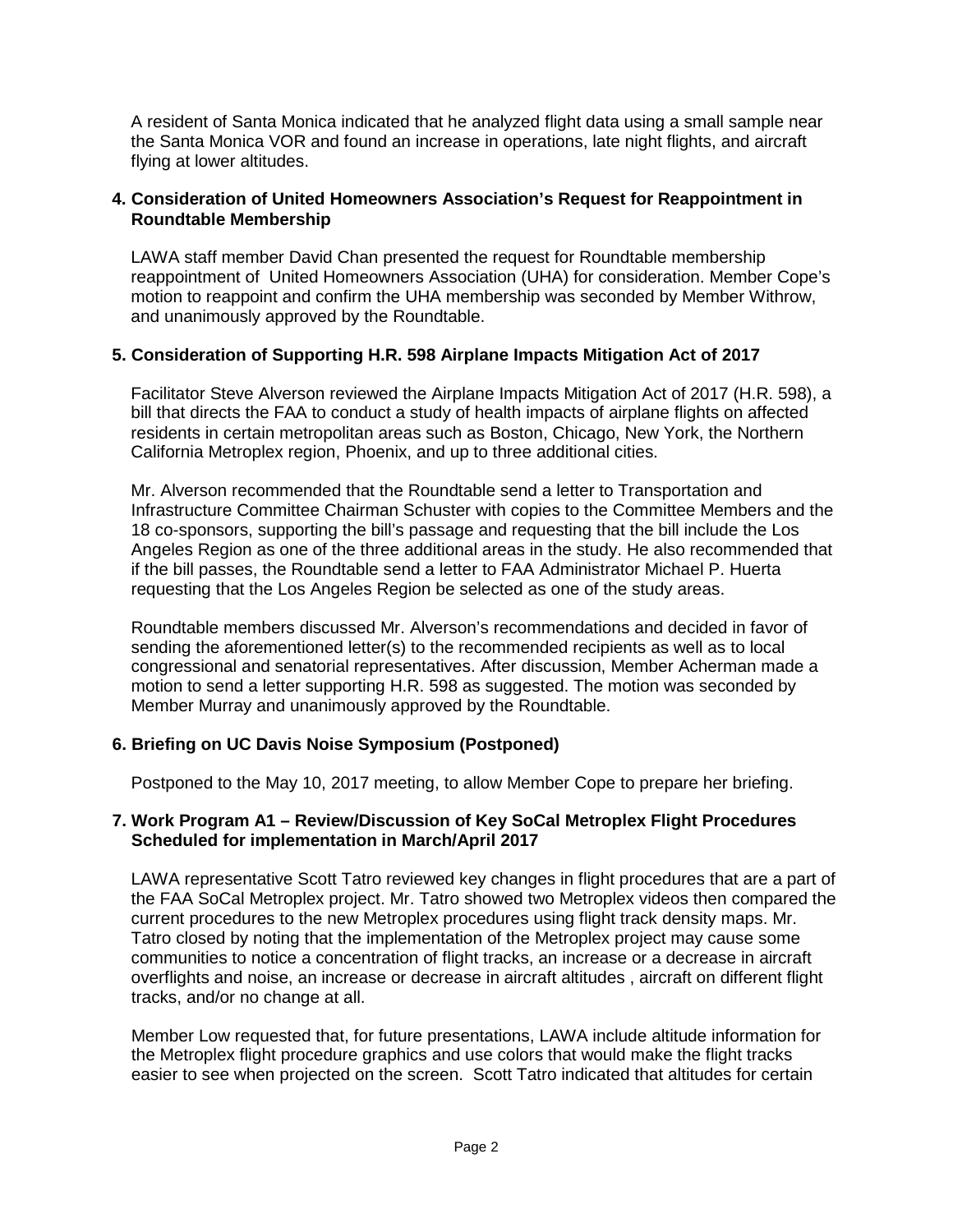waypoints are included in the presentation graphics and that staff had examined several options before finalizing the colors to represent the flight track density.

Member Murray suggested that LAWA may want to look at aircraft types that tend to fly through the "top of the window" versus those aircraft that fly through the "bottom of the window" when flying the Metroplex procedures.

Member Smith requested information on the percentage of aircraft fleet at LAX that is currently equipped to fly the Metroplex procedures as well as a forecast of future equipage.

The complete presentation related to "A1 – Review/Discussion of Key SoCal Metroplex Flight Procedures" can be found on the Roundtable webpage at [http://www.lawa.org/LAXNoiseRoundTable.aspx.](http://www.lawa.org/LAXNoiseRoundTable.aspx)

#### **8. Roundtable Member Discussion**

LAWA representative Scott Tatro indicated that in order to handle the increasing volume of noise complaints, LAWA is currently reevaluating its noise complaint response process with the goal of creating a system that is more effective, uses best management practices, employs new technologies (such as videos and graphics), and utilizes other resources to inform the public in a more efficient manner.

Member Peters suggested lowering aircraft noise level standards to less than the Day-Night Average Sound Level (DNL) of 65 dB to decrease the number of complaints. Mr. Alverson noted that the FAA is in the process of a multi-year investigation to determine whether DNL 65 is still the correct noise level for land use compatibility planning.

Member Withrow commented that it seems unfair that the FAA directs aircraft where to fly but LAWA is the one who receives complaints and is responsible for responding to them.

Other Roundtable members suggested increasing the use of automated responses and partnering with FAA representatives to consolidate responses for community members.

Member Smith suggested that the Roundtable place this discussion on a future agenda to solicit feedback on improving the noise complaint handling system. Mr. Tatro indicated that LAWA will do so once the internal process is completed.

### **9. Review of Roundtable Formal Action Items**

Mr. Alverson reviewed the formal actions taken at tonight's meeting.

- Member Cope's motion to reappoint and confirm the membership of the United Homeowners Association was seconded by Member Withrow and unanimously approved by the Roundtable.
- Member Acherman's motion to send a letter to Chair Schuster supporting H.R. 598 was seconded by Member Murray and unanimously approved by the Roundtable.

#### **10. Adjournment**